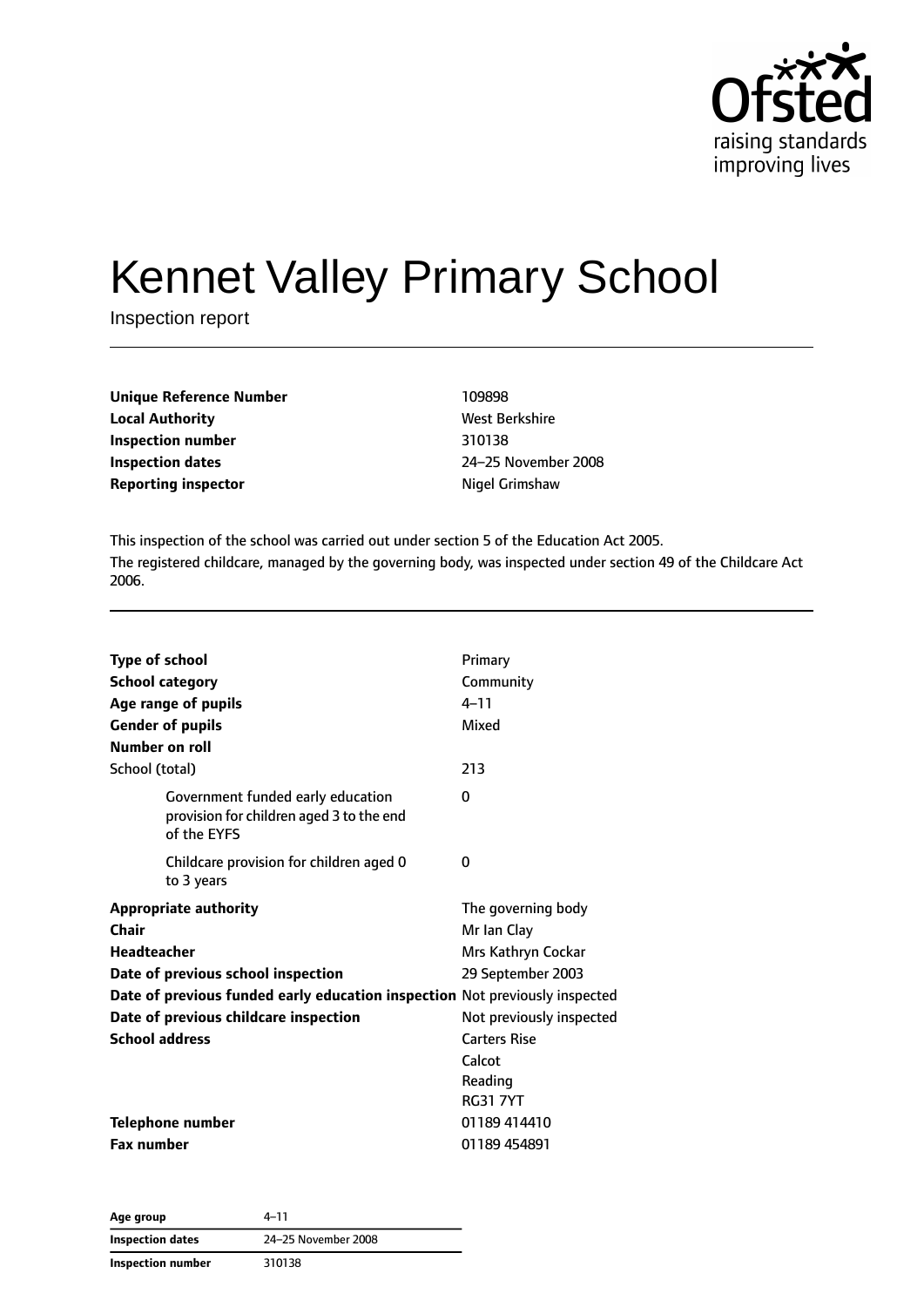.

<sup>©</sup> Crown copyright 2008

Website: www.ofsted.gov.uk

This document may be reproduced in whole or in part for non-commercial educational purposes, provided that the information quoted is reproduced without adaptation and the source and date of publication are stated.

Further copies of this report are obtainable from the school. Under the Education Act 2005, the school must provide a copy of this report free of charge to certain categories of people. A charge not exceeding the full cost of reproduction may be made for any other copies supplied.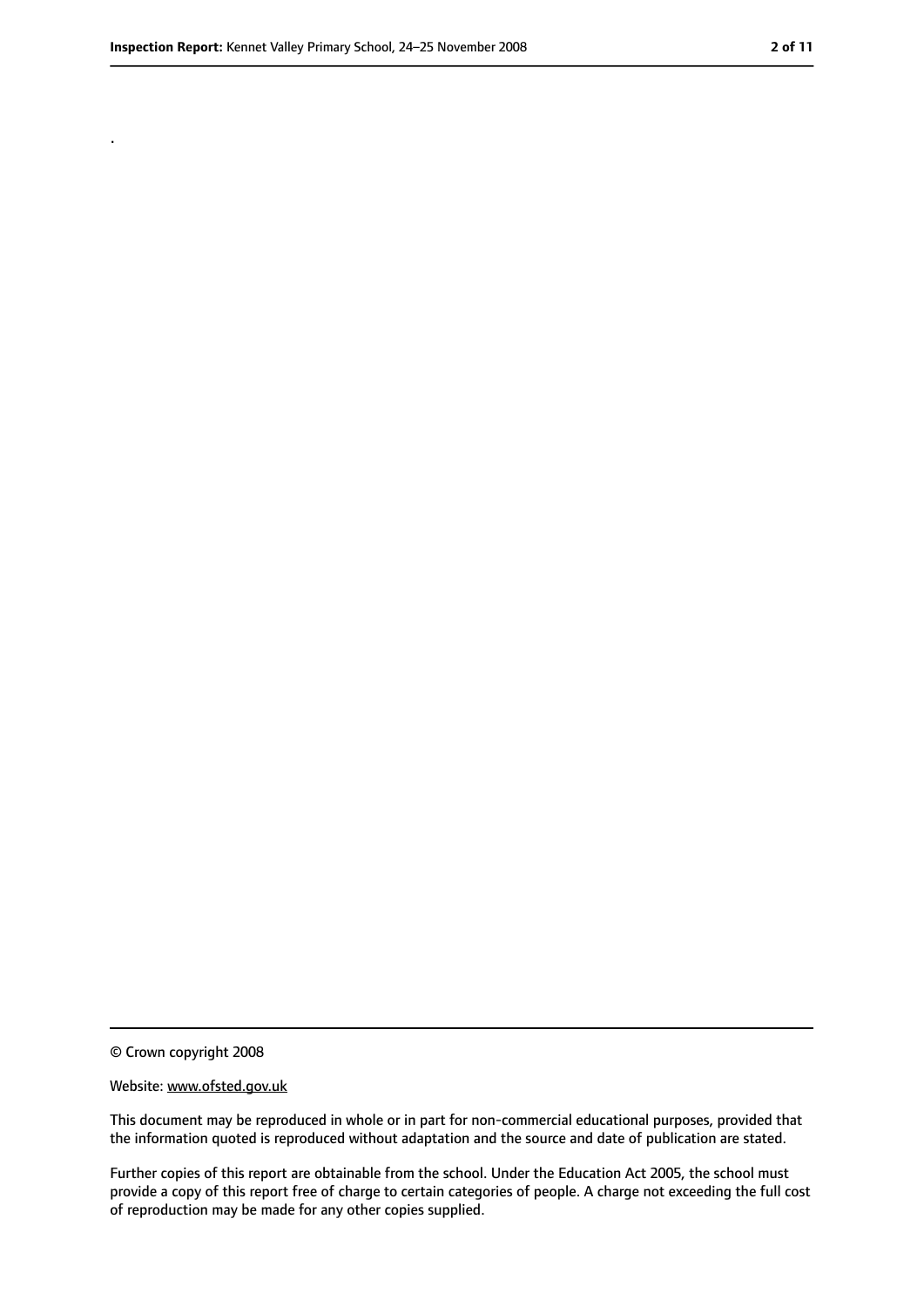# **Introduction**

The inspection was carried out by two Additional Inspectors.

## **Description of the school**

This is an average-sized primary school. While pupils come from different backgrounds, the proportion eligible for a free school meal is below average. The pupils are predominantly White British, although there is a higher-than-average percentage of minority ethnic groups represented within the school. The number of pupils who have moderate or severe learning difficulties and/or disabilities is broadly in line with the national average. This includes a high proportion of pupils who have a statement of special educational need, including pupils with visual impairment and/or a physical disability. There are currently 18 pupils in the Early Years Foundation Stage (EYFS) who are taught in the Reception class. The school has successfully gained the Healthy School Award, Activemark, the Basic Skills Quality Mark and was awarded Investors in People status. There is an on-site after school club that is run independently from the school.

## **Key for inspection grades**

| Grade 1 | Outstanding  |
|---------|--------------|
| Grade 2 | Good         |
| Grade 3 | Satisfactory |
| Grade 4 | Inadequate   |
|         |              |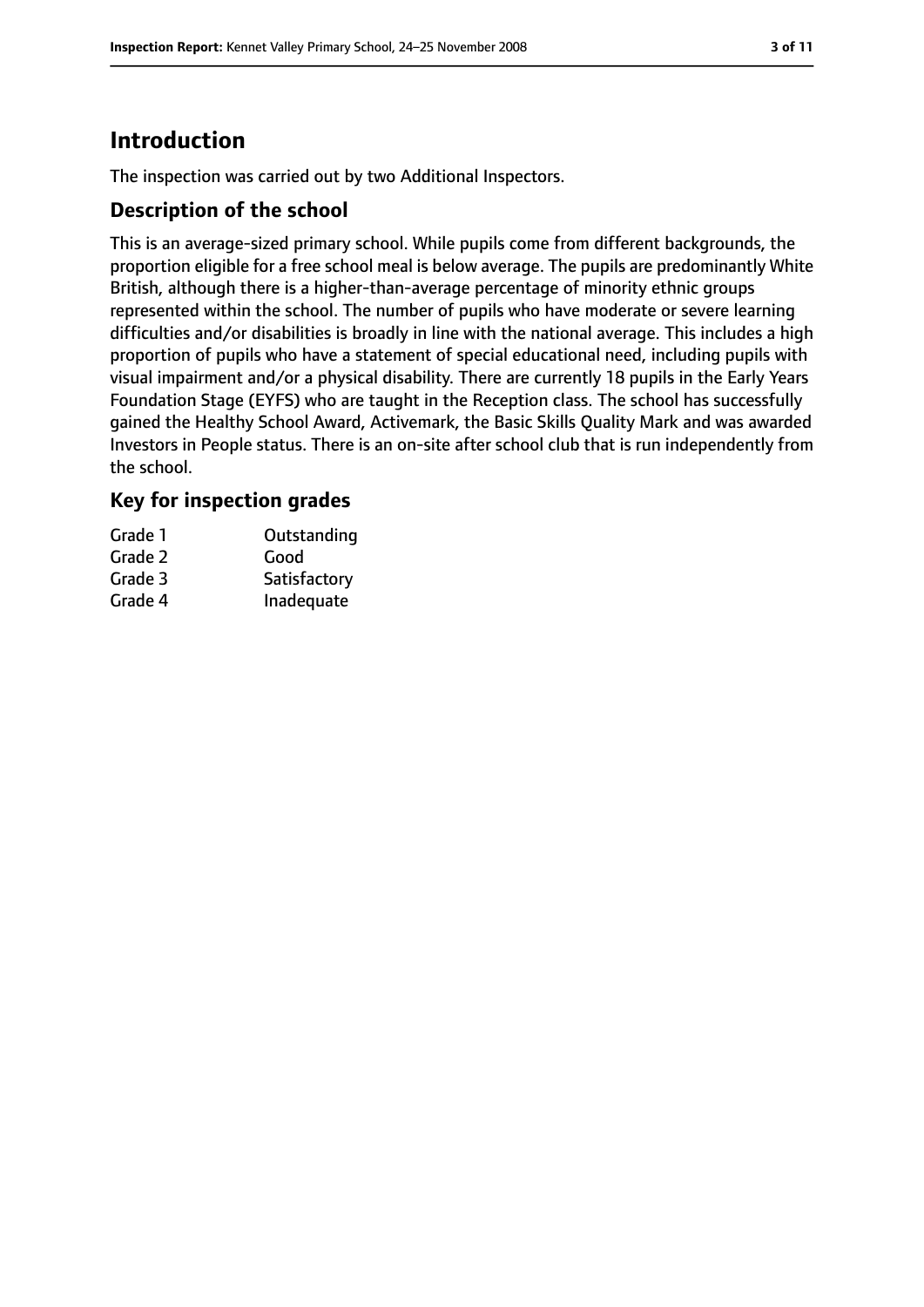# **Overall effectiveness of the school**

#### **Grade: 3**

The school provides a satisfactory and improving education for its pupils. Most pupils start school with levels of knowledge and understanding that are below those expected nationally, particularly in language and social development. The headteacher, well supported by the governing body and a senior leadership team with two new members, has ensured increased rates of pupils' progress and raised achievement. As a result, overall standards are rising across the school and, in the current Year 6, they have improved compared with previous years and are at least in line with last year's national averages. Pupils are on course to reach targets that are more challenging than in recent years. Consequently, standards and achievement are satisfactory.

Leadership and management are good. There is a vibrant senior leadership team that is well supported by subject leaders throughout the school. This is an area of significant improvement for the school since the last inspection. There is a clear view of priorities and detailed action plans to support them. Procedures to monitor and evaluate progress are now in place and effective, leading to evidence of rising standards in all areas. Pupils and parents recognise that behaviour is much improved. It is now outstanding and is a factor in pupils' improved academic progress. The senior leadership team has been successful, having rightly concentrated on raising standardsin basic skills. The governing body is knowledgeable, challenging and actively involved in monitoring the school effectively and consequently has an accurate view of strengths and areas for improvement. The school has recently tackled several issues, such as standards of attainment in writing, provision in the EYFS and behaviour, with obvious improvements evident in all of these areas as a result. The school has a good capacity to improve.

The quality of teaching and learning is variable across the school and is satisfactory overall. There is some good and outstanding teaching, which has largely been responsible for improving standards, as well as the rate of progress made by pupils and their performance. However, there is still some inconsistency in the pace and challenge of lessons across classes. New teaching approaches are providing better opportunities for pupils to learn through work that is interesting and fun, but in some lessons the work provided for pupils is not matched sufficiently to their needs and abilities. This is particularly the case for more capable pupils, as they are not always being challenged well enough to extend their learning further in all classes. There are examples of excellent marking that provide pupils with clear indications of how to improve their work, but, again, this lacks consistency. Subjects are now being linked together to make learning more relevant for the pupils. The teaching of information and communication technology (ICT) is rightly seen as important in giving the pupils the skills they will need in preparation for their future economic well-being.

Pupils say that they enjoy school and almost every parent agrees strongly with that view. The quality of care for the pupilsis good and they feel valued. There is a genuine sense of community around the school. Pupils are able to make suggestions for improving the school, such as play equipment and the introduction of 'lunchtime buddies'. Behaviour has improved noticeably because of the consistent application of the school's behaviour policy. This is wholeheartedly endorsed by parents. Pupils take on responsibility for their own behaviour and also that of others, and work together well both within class and outside of it. Thisfocus on pupils' individual responsibility is also extended to their work and particularly their progress. They respond well to their homework tasks, and these are followed up in class as an encouragement to every child. Systems for recording pupils' progress are much improved and are satisfactory. This allows the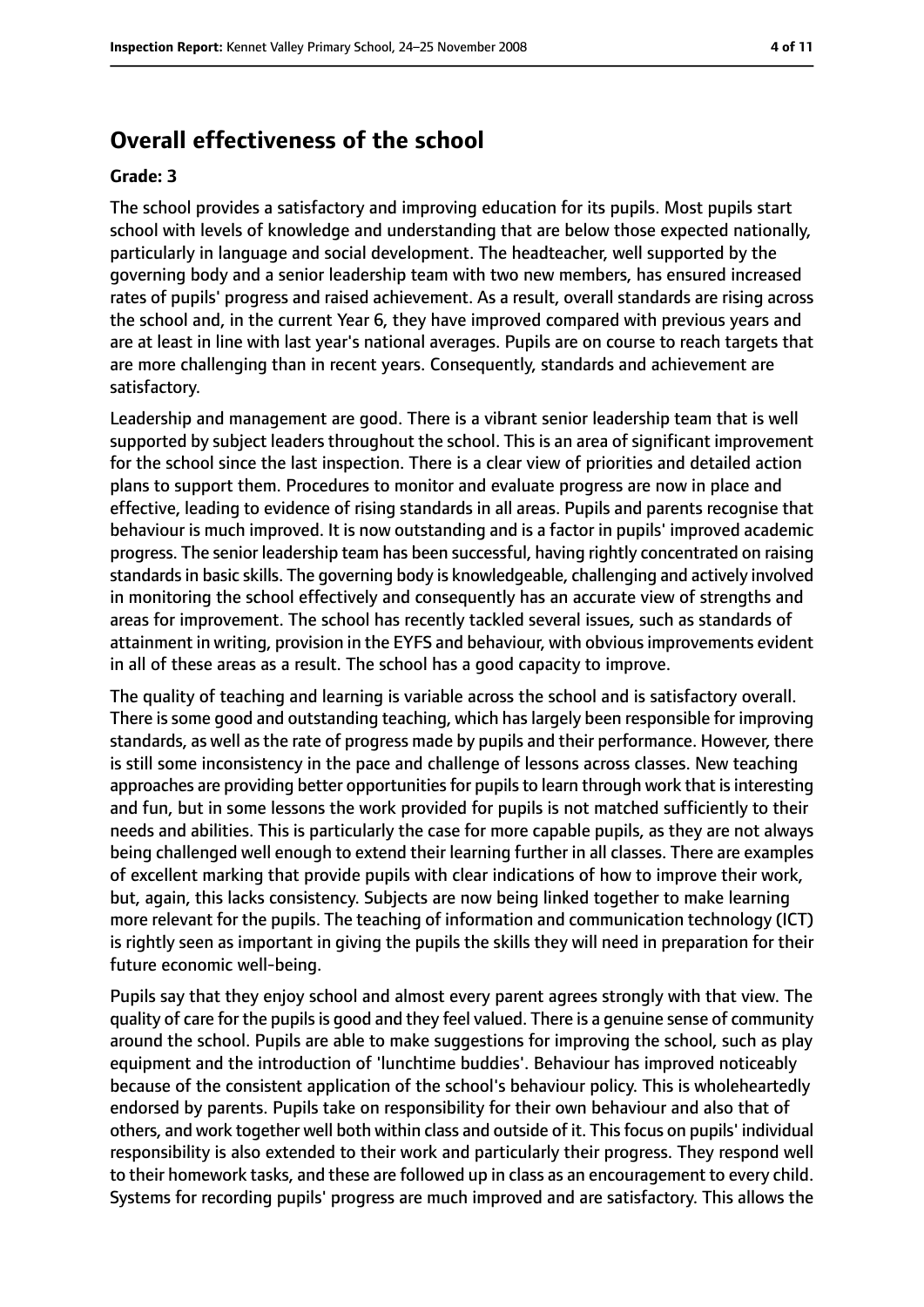staff to identify the next steps for improvement for each child. Teachers use assessment to provide learning targets for the pupils to achieve, but these are not yet being applied consistently enough to allow all pupils to have a clear view of how to improve their work.

# **Effectiveness of the Early Years Foundation Stage**

#### **Grade: 2**

There is effective provision to help children to make a good start in the EYFS. Children enter with skills and abilities that are below those expected of four-year-olds, and they make good progress towards the learning goals expected of five-year-olds during their time in the Reception Year. In particular, they are helped to learn and develop communication, language and literacy skills well, which are at a particularly lower level on entry. Recent changes to the leadership of the EYFS have improved the way children are helped to learn and develop. The skilled staff provide well-planned indoor and outdoor activities that stimulate enjoyment and learning and that interest the children such as constructional and imaginative play, sequencing and pattern recognition, and opportunities to record their ideas. The welfare of children is promoted well and adults use assessment well to record children's progress and personal development towards independence and the skills of safe, cooperative play and work. They use a raised platform to gain accessto an interactive electronic whiteboard, which allowsthem to offer a touch response under teacher guidance to displayed images. The personal development and well-being of the children are good, with an appropriate emphasis on their social and emotional development. Play settings are well used, for example children riding tricycles learned about traffic through a planned play situation created with some adult help, but also allowing for free-play.

## **What the school should do to improve further**

- Improve the consistency of the teaching to raise standards and improve achievement.
- Accelerate the progress of more able pupils by providing tasks in all lessons that are better matched to their needs and abilities.
- Ensure that teachers' marking is of consistently high quality to provide pupils with better guidance for improvement.

A small proportion of the schools whose overall effectiveness is judged satisfactory but which have areas of underperformance will receive a monitoring visit by an Ofsted inspector before their next section 5 inspection.

# **Achievement and standards**

#### **Grade: 3**

Pupils start school in the Reception Year with abilities that are below what is typical for their age, and well below the level of four-year-oldsin language and socialskills. In the EYFS children make good progress, but standards overall remain below average when they enter Year 1. Standards by the end of Year 2 improved from 2004 to 2007 from well below average to above average. Standards dipped to below average again in 2008, but the pupils made satisfactory progress in relation to their very low starting points. Similarly, at the end of Year 6 in 2008 standards dipped, but the pupils made satisfactory progress in relation to their low starting points from the end of Year 2. Achievement overall was satisfactory and pupils made good progress in writing. Despite this, too few pupils reach the higher levels in national tests because in some lessons more able pupils are not being challenged sufficiently. Pupils with learning difficulties and/or disabilities make good progress because they receive effective adult support and the match of work to their needs is good. From lesson observations and analyses of work,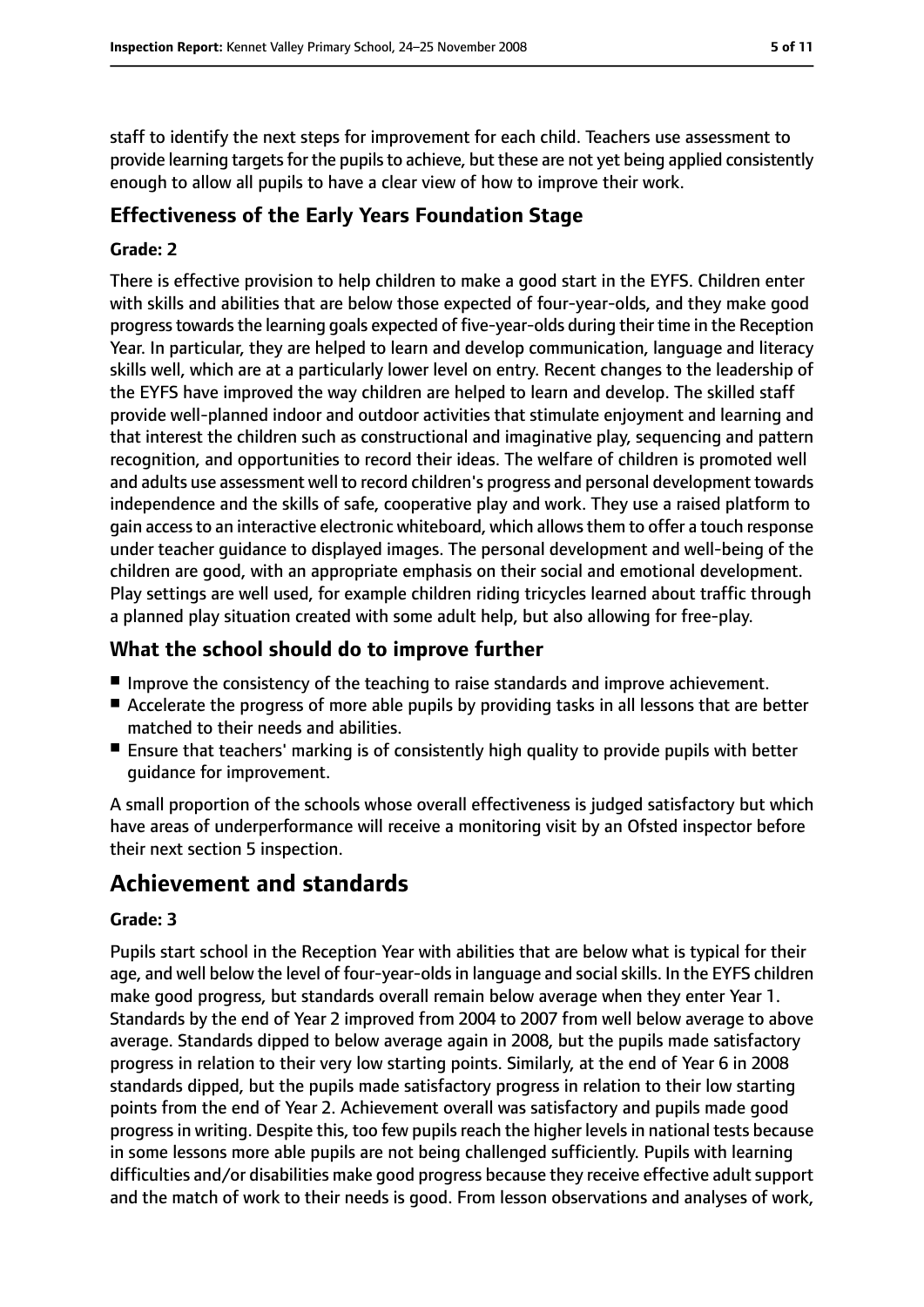pupils in Year 2 and particularly Year 6 are on track to achieve significantly higher standards this academic year. In Year 2 pupils are currently achieving just below national expectations, but in Year 6 standards are now in line with national expectations because of recent good progress. This represents a significant upturn in pupils' performance as a result of effective leadership that is having a positive impact on the quality of teaching across the school.

# **Personal development and well-being**

#### **Grade: 2**

Pupils' personal development and well-being are good. Attendance rates are higher than the national average. All children enjoy school a good deal, as demonstrated by their very high standards of behaviour, positive attitudes and good attendance. They feel safe, possess an outstanding moral outlook and have a deep sense of community. The pupils' spiritual, social and cultural development is good and is supported well when they take time to reflect in assemblies, and in the care they show for others. Pupils adopt healthy lifestyles and engage in physical exercise. They are able to talk confidently about their participation in the school and have a developing voice through surveys and the house system. There is a strong sense of citizenship and care for others, as well as a broader outlook, evidenced by charitable drives and fund-raising. Pupils are developing a range of other skills that contribute satisfactorily to their economic well-being. ICT is an emerging strength, which is helping pupils to improve their skills and attitudes to learning.

# **Quality of provision**

### **Teaching and learning**

#### **Grade: 3**

Pupils enjoy lessons because teachers plan thoughtfully to make learning interesting and fun. Lessons have clear objectives that are made known to pupils right from the start. Teachers have good subject knowledge, use well-prepared resources and make effective use of the interactive whiteboards in classrooms to support learning. Teaching assistants are deployed well to help those who need additional support with reading, writing or mathematics. In the best lessons, work is matched closely to the pupils' ability levels and the pace of learning is slick. However, this is not always the case and this is why the quality of teaching is variable. In the outstanding lessons, pupils are given clear guidance on how to improve and this means that they are able to assess their own learning and progress, as in an ICT lesson in Year 6. There are examples of good quality marking by teachers, but in some classes the marking is less helpful in indicating to the pupils their next steps for improvement.

#### **Curriculum and other activities**

#### **Grade: 2**

The school's curriculum has been adapted to reflect the changes to single-age class organisation. The curriculum is good and reflects the new arrangements and new initiatives introduced by the leadership team. There is a good balance of time between subjects, and an emphasis on literacy and numeracy, together with gradually developing links to other subjects. The school has developed an assessment language for pupils that is centred on the terms 'must', 'should' and 'could', which provides clear targets for the pupils to aim towards in lessons. Information and communication technology is developing well, supported by the resource of a specialist network room, classroom writing stations and interactive whiteboards. French is taught from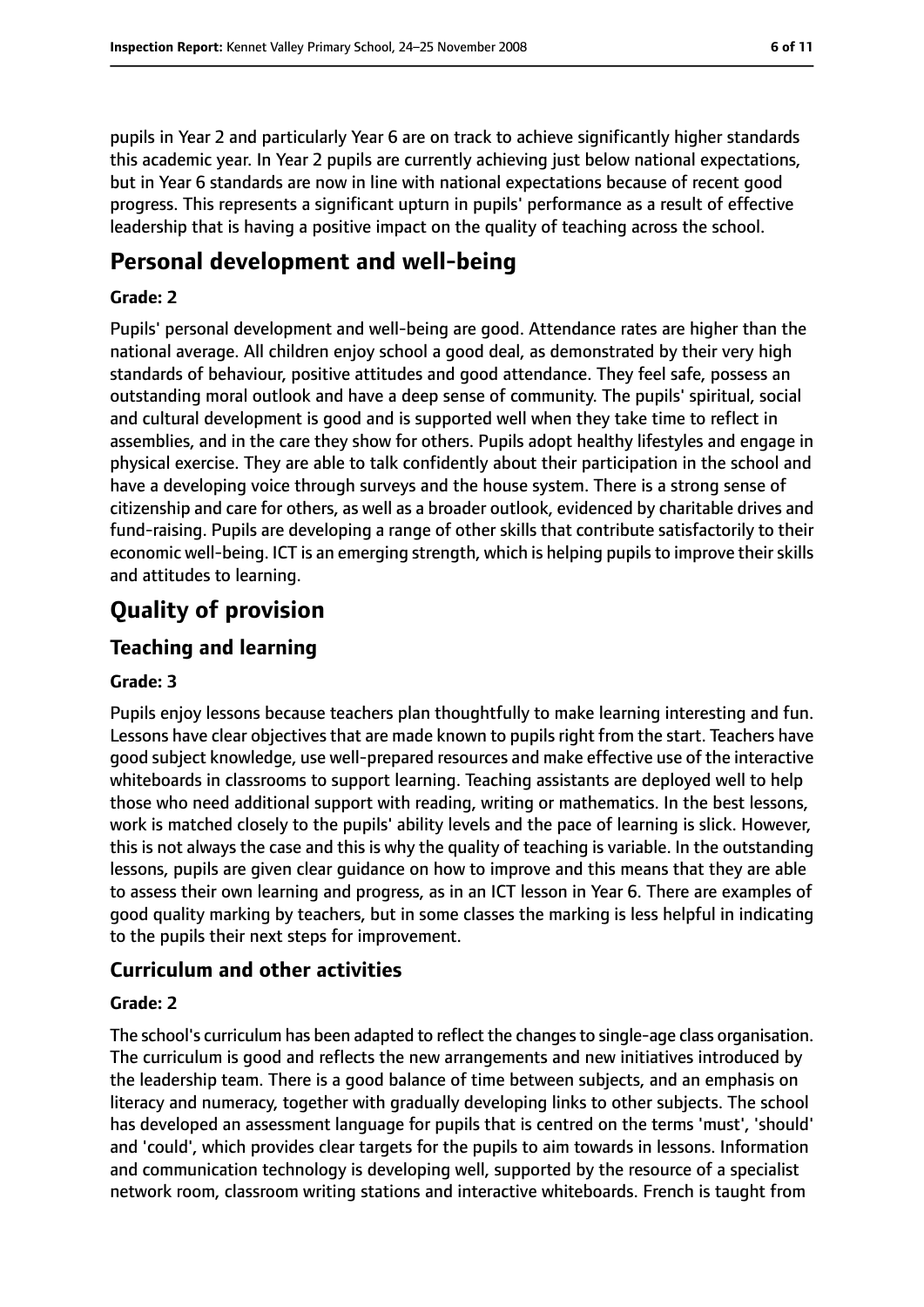Year 3 to Year 6 and pupils are now developing useful skills for later in life. The school offers good programmes of citizenship and personal, social, moral and health education that teach children how to stay healthy and safe. Pupils have regular opportunities to contribute to and to take on charitable and other responsibilities in the community that support their sense of economic well-being. The after-school club provides a wide range of out-of-hours activities, enhancing the school's provision of extended services.

## **Care, guidance and support**

#### **Grade: 2**

The school provides a high level of pastoral care. Pupils' welfare and safety have a high priority and there are appropriate steps taken to ensure procedures for child protection, anti-racism and anti-bullying are implemented. The recent anti-bullying week was particularly successful and was followed up in an assembly during the inspection. As a result of these procedures, pupils say that they feel valued, safe, well supported and that they enjoy school. These views are supported by the overwhelming majority of parents. One said, 'I have three children at the school who all thoroughly enjoy attending and who have all made really good progress.' Attendance is well above the national average because it is monitored closely, with the school working well with the education welfare service. Pupils' progress is now being tracked in all subject areas and this is helping staff to identify pupils who need extra support. Pupils' targets, set to raise their achievement, are becoming well established and are shared with pupils, but this is not yet consistent practice in every class.

# **Leadership and management**

#### **Grade: 2**

The school has a very strong senior leadership team with two new key members joining the staff this year. They are well supported by subject leaders, whose leadership and management roles have improved significantly since the last inspection. There is a clear focus on raising standards through the identification of clear, manageable priorities and detailed plans to support them. As a result, the current Year 6 pupils are on track to achieve significantly higher results than last year. Assessments are more accurate than previously and consequently the tracking of pupils' progress is more rigorous and informative. This has enabled staff to set appropriate targets for pupils to improve their work, but these are not yet applied consistently in lessons across all classes. The school's contribution to community cohesion is good and there is a shared sense of working towards a society with common vision and values. The school is inclusive with a sense of its place within the local community and wider national and international contexts, and it celebrates and evaluates its contributions thoughtfully to continue strengthening the importance of this aspect of its work. There are good links with other local providers and support services. Governance is good because governors are well informed, actively involved and care deeply about the school. They provide good levels of challenge and have a clear view of the strengths of the school and the priorities for improvement.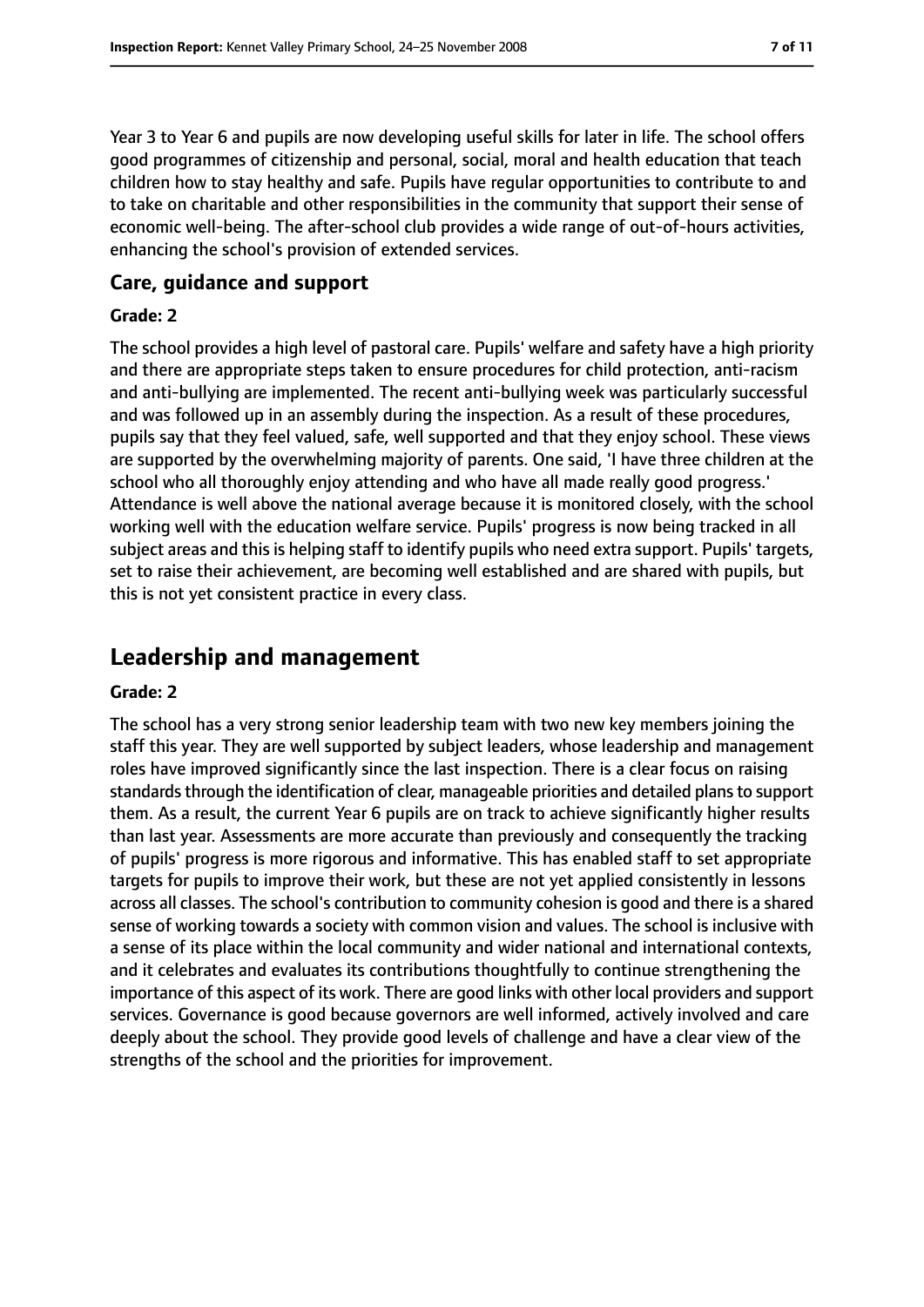**Any complaints about the inspection or the report should be made following the procedures set out in the guidance 'Complaints about school inspection', which is available from Ofsted's website: www.ofsted.gov.uk.**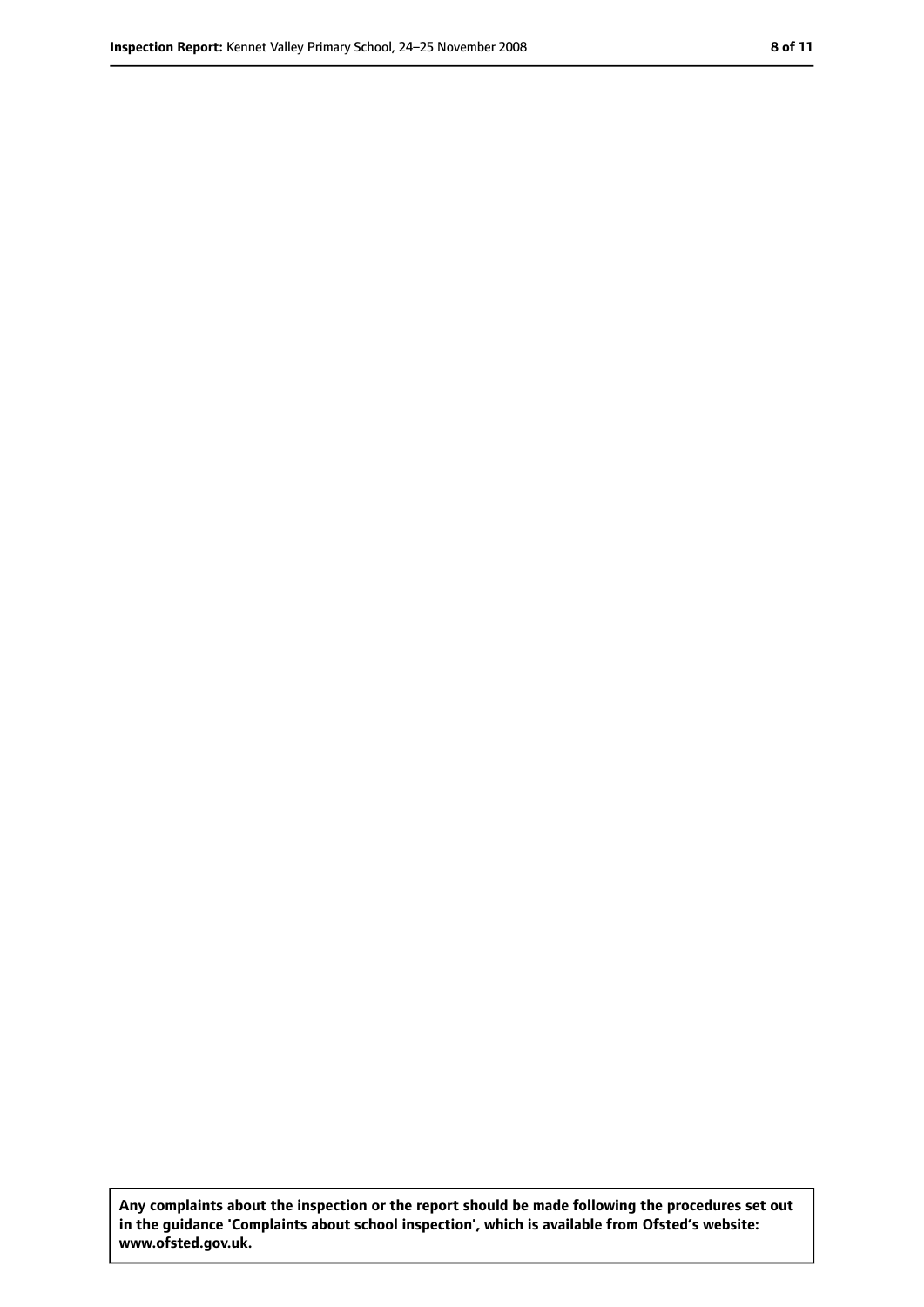# **Inspection judgements**

| \ Key to judgements: grade 1 is outstanding, grade 2 good, grade 3 satisfactory, and | <b>School</b>  |
|--------------------------------------------------------------------------------------|----------------|
| arade 4 inadequate                                                                   | <b>Overall</b> |

## **Overall effectiveness**

| How effective, efficient and inclusive is the provision of<br>education, integrated care and any extended services in meeting the<br>needs of learners? |     |
|---------------------------------------------------------------------------------------------------------------------------------------------------------|-----|
| Effective steps have been taken to promote improvement since the last<br>inspection                                                                     | Yes |
| How well does the school work in partnership with others to promote learners'<br>well being?                                                            |     |
| The capacity to make any necessary improvements                                                                                                         |     |

# **Effectiveness of the Early Years Foundation Stage**

| How effective is the provision in meeting the needs of children in the<br><b>EYFS?</b>       |  |
|----------------------------------------------------------------------------------------------|--|
| How well do children in the EYFS achieve?                                                    |  |
| How good are the overall personal development and well-being of the children<br>in the EYFS? |  |
| How effectively are children in the EYFS helped to learn and develop?                        |  |
| How effectively is the welfare of children in the EYFS promoted?                             |  |
| How effectively is provision in the EYFS led and managed?                                    |  |

## **Achievement and standards**

| How well do learners achieve?                                                                               |  |
|-------------------------------------------------------------------------------------------------------------|--|
| The standards <sup>1</sup> reached by learners                                                              |  |
| How well learners make progress, taking account of any significant variations<br>between groups of learners |  |
| How well learners with learning difficulties and/or disabilities make progress                              |  |

<sup>&</sup>lt;sup>1</sup>Grade 1 - Exceptionally and consistently high; Grade 2 - Generally above average with none significantly below average; Grade 3 - Broadly average to below average; Grade 4 - Exceptionally low.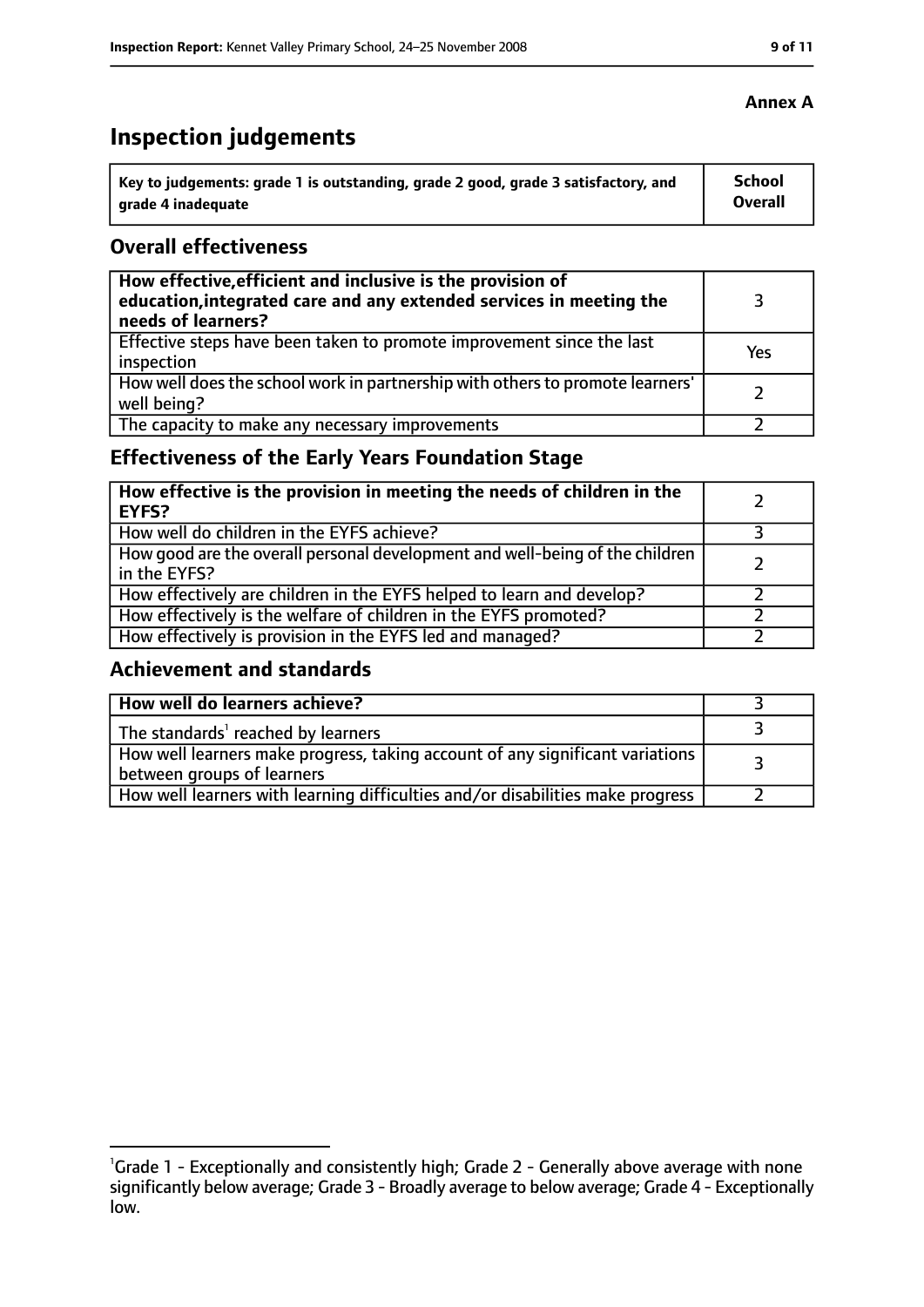# **Personal development and well-being**

| How good are the overall personal development and well-being of the<br>learners?                                 |  |
|------------------------------------------------------------------------------------------------------------------|--|
| The extent of learners' spiritual, moral, social and cultural development                                        |  |
| The extent to which learners adopt healthy lifestyles                                                            |  |
| The extent to which learners adopt safe practices                                                                |  |
| The extent to which learners enjoy their education                                                               |  |
| The attendance of learners                                                                                       |  |
| The behaviour of learners                                                                                        |  |
| The extent to which learners make a positive contribution to the community                                       |  |
| How well learners develop workplace and other skills that will contribute to<br>their future economic well-being |  |

# **The quality of provision**

| How effective are teaching and learning in meeting the full range of<br>learners' needs?              |  |
|-------------------------------------------------------------------------------------------------------|--|
| How well do the curriculum and other activities meet the range of needs and<br>interests of learners? |  |
| How well are learners cared for, quided and supported?                                                |  |

# **Leadership and management**

| How effective are leadership and management in raising achievement<br>and supporting all learners?                                              |     |
|-------------------------------------------------------------------------------------------------------------------------------------------------|-----|
| How effectively leaders and managers at all levels set clear direction leading<br>to improvement and promote high quality of care and education |     |
| How effectively leaders and managers use challenging targets to raise standards                                                                 | 3   |
| The effectiveness of the school's self-evaluation                                                                                               |     |
| How well equality of opportunity is promoted and discrimination eliminated                                                                      |     |
| How well does the school contribute to community cohesion?                                                                                      |     |
| How effectively and efficiently resources, including staff, are deployed to<br>achieve value for money                                          | 3   |
| The extent to which governors and other supervisory boards discharge their<br>responsibilities                                                  |     |
| Do procedures for safequarding learners meet current government<br>requirements?                                                                | Yes |
| Does this school require special measures?                                                                                                      | No  |
| Does this school require a notice to improve?                                                                                                   | No  |